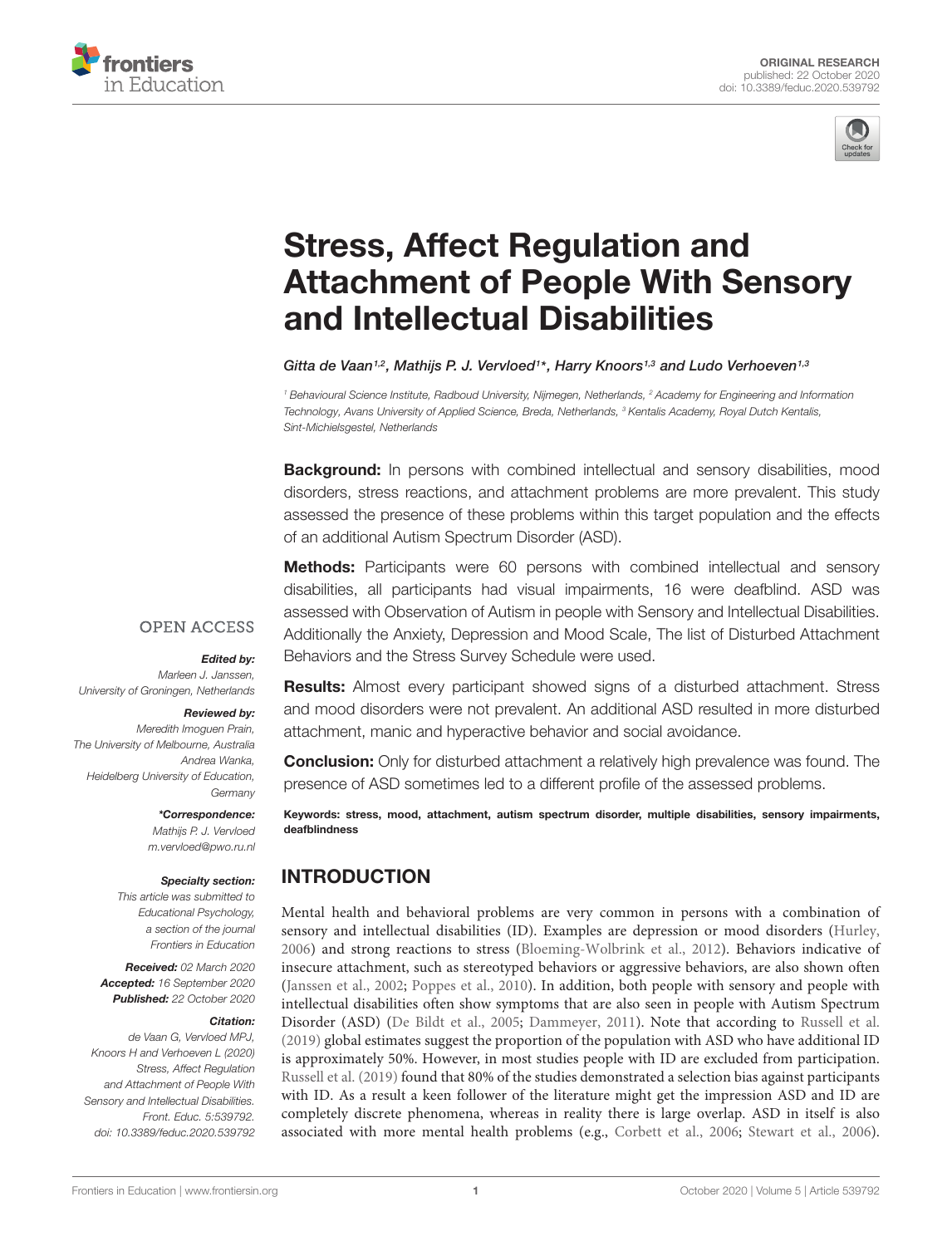Therefore, ASD in addition to sensory and intellectual disabilities is also related to high rates of mental health problems in people with multiple disabilities. This makes the diagnosis of mental health problems very complex, since symptoms, such as stereotyped behavior, are not only indications of mental health problems, they are also core characteristics of ASD [\(American](#page-6-8) [Psychiatric Association,](#page-6-8) [2013\)](#page-6-8) and are also often shown by persons with multiple disabilities without ASD [\(Hoevenaars-van](#page-6-9) [den Boom et al.,](#page-6-9) [2009;](#page-6-9) [De Vaan et al.,](#page-6-10) [2016b\)](#page-6-10).

The goal of the current study is to describe the range of mental health problems in a group of people with moderate to profound intellectual disability combined with a visual impairment or deafblindness, with and without symptoms of ASD. Mild intellectual disabilities were disregarded because previous research showed that level of visual impairment is strongly correlated with moderate to profound levels of intellectual disability, with persons with severe intellectual disabilities showing more profound visual disabilities [\(van](#page-7-1) [Splunder et al.,](#page-7-1) [2003,](#page-7-1) [2006;](#page-7-2) [Evenhuis et al.,](#page-6-11) [2009\)](#page-6-11).

People with sensory and intellectual disabilities can encounter problems in developing a secure attachment style [\(Fraiberg,](#page-6-12) [1977;](#page-6-12) [Janssen et al.,](#page-6-2) [2002;](#page-6-2) [Stor and Storsbergen,](#page-7-3) [2006\)](#page-7-3). This is similar to children with ASD, who are generally less securely attached to their caregivers, especially when the ASD is combined with an intellectual disability [\(Rutgers et al.,](#page-6-13) [2004,](#page-6-13) [2007;](#page-6-14) [van](#page-7-4) [IJZendoorn et al.,](#page-7-4) [2007\)](#page-7-4). An insecure attachment relationship has severe consequences, such as disturbances in emotional well-being, the occurrence of externalizing behavior problems and inadequate reactions to stress [\(Stor and Storsbergen,](#page-7-3) [2006;](#page-7-3) [Fearon et al.,](#page-6-15) [2010\)](#page-6-15).

Persons with sensory impairments and intellectual disabilities are also thought to be more susceptible to stress. Because of their impairments, sensory information is often missed, making their everyday lives more unpredictable and thus more stressful [\(Dickerson and Kemeny,](#page-6-16) [2004;](#page-6-16) [Corbett et al.,](#page-6-7) [2006;](#page-6-7) [Bloeming-Wolbrink et al.,](#page-6-1) [2012\)](#page-6-1). Furthermore, for people with disabilities it may be more difficult to cope with these stressors, especially when they cannot seek comfort with an attachment figure [\(Janssen et al.,](#page-6-2) [2002;](#page-6-2) [Schuengel and Janssen,](#page-7-5) [2006\)](#page-7-5). When there is an additional diagnosis of ASD, persons are even more susceptible to stress, for example in new and unfamiliar situations [\(Corbett et al.,](#page-6-7) [2006\)](#page-6-7) or in social situations [\(Dickerson and Kemeny,](#page-6-16) [2004\)](#page-6-16).

Finally, both persons with disabilities and persons with ASD have been shown to be susceptible to develop mood disorders [\(Hurley,](#page-6-0) [2006;](#page-6-0) [Stewart et al.,](#page-7-0) [2006\)](#page-7-0). In turn, mood disorders, anxiety, and stress can lead to social withdrawal and an increase in stereotyped behaviors [\(Kraijer,](#page-6-17) [2004;](#page-6-17) [Stewart et al.,](#page-7-0) [2006;](#page-7-0) [Rubin](#page-6-18) [et al.,](#page-6-18) [2013\)](#page-6-18), which are all also symptoms of ASD [\(American](#page-6-8) [Psychiatric Association,](#page-6-8) [2013\)](#page-6-8). Mental health problems such as these could thus increase the severity of ASD symptoms. This is supported by [Ghaziuddin et al.](#page-6-19) [\(2002\)](#page-6-19) who stated that curing mood disorders could also reduce the ASD symptoms. Insight in prevalent mental health issues in this population is therefore helpful for treatment.

A rationale for the co-occurrence of disorders in affect regulation, attachment behaviors and stress reactions has been

given by [Janssen et al.](#page-6-2) [\(2002\)](#page-6-2) and [Schuengel and Janssen](#page-7-5) [\(2006\)](#page-7-5) in their stress-attachment model of challenging behaviors in people with intellectual disability. According to this model there is evidence that people with ID are more vulnerable to stress and use less effective coping strategies once they are confronted with stressful situations. In addition, they claim that studies on attachment indicate that people with intellectual disability are at risk for developing insecure, especially disorganized, attachment. Stress and insecure or disorganized attachment in combination with less effective coping styles is thought to put people with intellectual disabilities at risk for developing behavior problems.

The symptoms of ASD and mental health problems overlap in the population of persons with combined intellectual and sensory disabilities. This makes it rather difficult to assess the etiology of their behaviors. A consequence is that this may lead to an overdiagnosis as well as an underdiagnosis of mental health problems in this target group. This phenomenon, where behaviors are unfairly attributed to the most notable disability, is called diagnostic overshadowing [\(Mason and Scior,](#page-6-20) [2004\)](#page-6-20). ASD in addition to the intellectual and sensory disabilities complicates both diagnosis and treatment. To prevent inaccurate diagnoses and treatments it is important to create a complete profile of mental health problems and behaviors related to experiencing and coping with stress and insecure attachment. For the population of people with combined sensory and intellectual disabilities this has not been done yet. Because both the combinations of sensory and intellectual disabilities as well as ASD and intellectual disabilities increase the risk for mental health problems, it is likely that the combination of intellectual disability, sensory impairments and ASD puts people at an even higher risk of developing mental health problems, stress reactions, and insecure attachment styles.

Firstly, conditions that might cause behavioral problems: insecure attachment and stress reactions, are studied, next to the presence of some of the most common mental health problems that have been described for this population: mood disorders, anxiety, and manic and hyperactive behavior. Secondly, this study will assess whether the presence of ASD symptoms in this population is related to a different profile of mental health problems, stress reactions and attachment styles in people with combined sensory and intellectual disabilities.

# MATERIALS AND METHODS

## **Participants**

Participants were recruited in four locations of three residential institutions and in three schools for people with sensory and intellectual disabilities within the Netherlands. We believe a representative sample was reached by recruiting in locations of all of the institutions and schools specialized in our target population within the Netherlands. Inclusion criteria were (1) a moderate to profound intellectual disability, (2) a visual impairment according to the ICD-10 version 2016 criteria [\(World Health Organization \[WHO\],](#page-7-6) [2019\)](#page-7-6), (3) between 6 and 60 years of age. Participants were selected by a contact person from each facility to maintain anonymity until consent for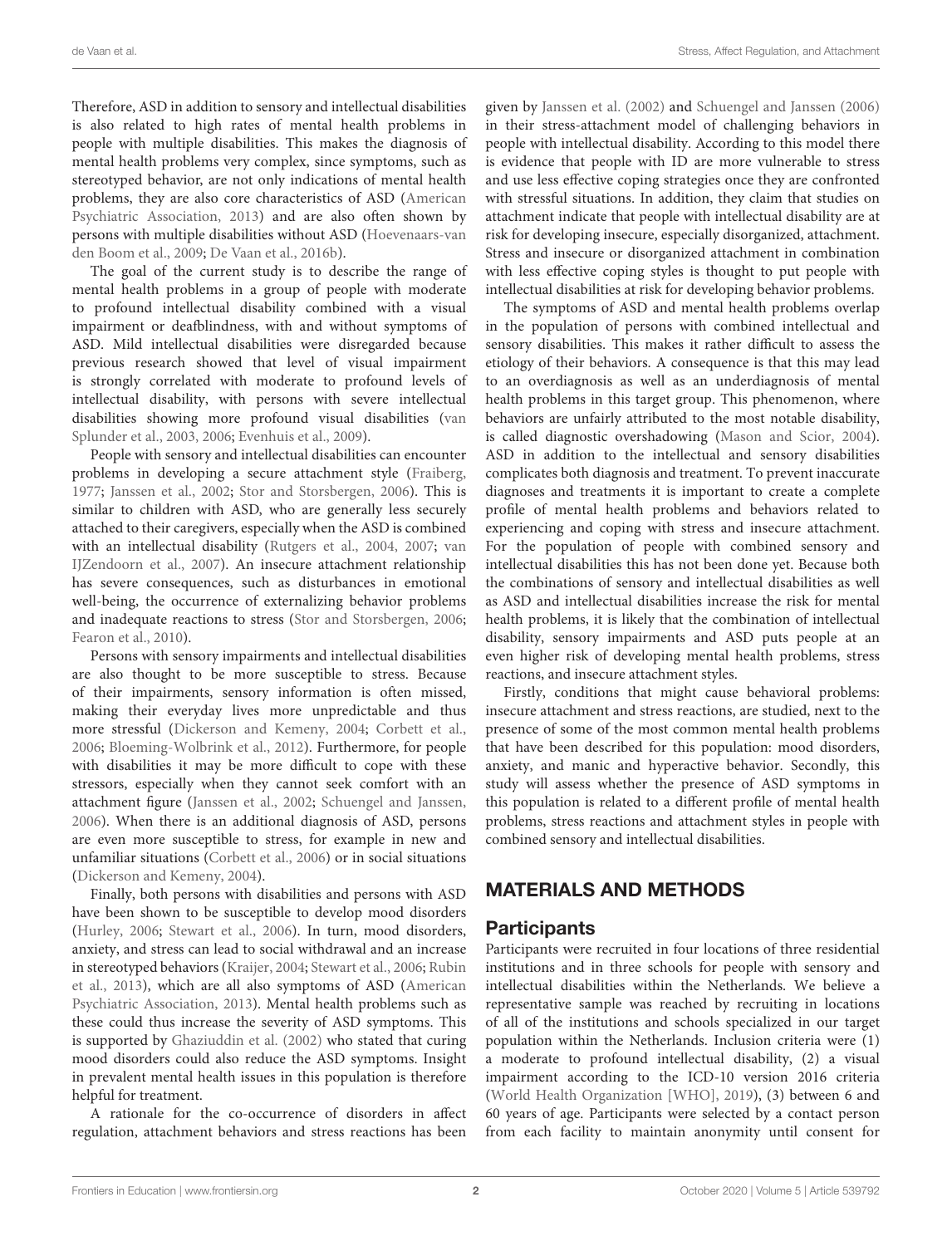participation was given. Because of this procedure there was no information about response rate.

Participants were 60 people aged between 6 and 55 years old  $(M = 31.6, SD = 14.9)$ . The sample consisted of 42 males and 18 females. Participants were diagnosed with moderate  $(n = 11)$ , severe  $(n = 24)$ , or profound  $(n = 25)$ intellectual disabilities. All participants had a visual impairment  $(n = 30)$  or were blind with or without light perception  $(n = 30)$ . There were 16 participants with additional auditory impairments. According to the definitions of [Dammeyer](#page-6-21) [\(2012\)](#page-6-21) and [Ask Larsen and Damen](#page-6-22) [\(2014\)](#page-6-22) they were deafblind. ASD symptoms were determined as part of an earlier study using the instrument "Observation of Autism in people with Sensory and Intellectual Disabilities" (OASID) [\(De Vaan et al.,](#page-6-23) [2016a,](#page-6-23) [2018\)](#page-6-24). This instrument was designed specifically for this target population. OASID is an ASD screening instrument that can be used as part of the assessment of presumed ASD in people with multiple disabilities [\(De Vaan et al.,](#page-6-23) [2016a\)](#page-6-23). In the current study OASID was used to split the group of participants in half. A group with many ASD symptoms  $(N = 32)$  and a group with few symptoms  $(N = 28)$ . Sensory impairments and intellectual disabilities were diagnosed prior to and independent of this study by licensed psychologists or physicians. For this study, this information was retrieved directly from the participants' records of their residential facility or school.

## **Materials**

### List of Disturbed Attachment Behaviors

The list of disturbed attachment behaviors [\(Boris and Zeanah,](#page-6-25) [2005\)](#page-6-25) is a screening instrument that gives an indication of how securely attached persons are to their caregivers. The questionnaire consists of eight behavior descriptions on a 5-point Likert scale. A total score is calculated by adding scores on the eight individual questions. Higher scores are indicative of more disturbed attachment behaviors [\(Stor and Storsbergen,](#page-7-3) [2006\)](#page-7-3).

### Anxiety, Depression, and Mood Scale

The Dutch translation [\(Hermans et al.,](#page-6-26) [2008\)](#page-6-26) of the Anxiety Depression and Mood Scale (ADAMS; [Esbensen et al.,](#page-6-27) [2003a\)](#page-6-27) was used. The ADAMS consists of 28 multiple choice questions, in which the prevalence or severity of behaviors are rated on a scale from 0 (not a problem) to 3 (severe problem). The 28 items are divided over five scales: "manic/hyperactive behavior," "depressed mood," "social avoidance," "general anxiety," and "compulsive behavior." The ADAMS is a psychometrically valid and reliable screening tool for anxiety, depression and mood disorders in individuals with an intellectual disability [\(Esbensen et al.,](#page-6-28) [2003b\)](#page-6-28).

### Stress Survey Schedule

The Stress Survey Schedule for Autism and Other Developmental Disabilities (SSS; [Groden,](#page-6-29) [2001\)](#page-6-29) is a 62-items questionnaire that can be used to measure stress and identify specific stressors for individuals with ASD and other developmental disabilities [\(Groden et al.,](#page-6-30) [2001\)](#page-6-30). All items are rated on 5-point scales of stress intensity, ranging from "none to mild" to "severe." A score can be calculated for 10 potential problem areas: "changes,"

"anticipation," "unpleasant," "positive," "sensory/personal," "food related," "social/environmental," "rituals," "fears," and "life stressors." The SSS was found to be valid and reliable for its purpose [\(Groden et al.,](#page-6-30) [2001\)](#page-6-30).

### Procedure

This study was approved by the Committee on Research Involving Human Subjects, Arnhem-Nijmegen, and was in line with the Ethical Principles for Medical Research Involving Human Subjects of the World Medical Association declaration of Helsinki [\(World Medical Association,](#page-7-7) [2013\)](#page-7-7). Participants were recruited through their residential facility or school. Because of ethical and legal requirements parents or legal representatives were asked for informed consent. After consent was given, a caregiver from the residential facility, who was most familiar to the participant, filled in the questionnaires.

In order to assess whether the participants had scores within the clinical ranges, we compared scores of our participants to norms or cut-off scores of these questionnaires when available. When cut-off scores or norms were not published, scores of participants were compared to mean scores of similar populations.

# RESULTS

### Attachment

For the list of disturbed attachment behaviors, scores ranging from 0 to 8 indicate no disturbed attachment, scores ranging from 8 to 24 indicate possible disturbed attachment, and scores of 24 and above indicate a probable disturbed attachment [\(Stor](#page-7-3) [and Storsbergen,](#page-7-3) [2006\)](#page-7-3). **[Table 1](#page-3-0)** shows how many participants fell into each category.

## Anxiety, Depression, and Mood

For the ADAMS, cut-off scores have only been reported for the Depressed Mood and General Anxiety subscale. These cut-off scores are meant for screening purposes [\(Hermans et al.,](#page-6-31) [2012\)](#page-6-31). For people with moderate to profound intellectual disabilities, the Depressed Mood cut-off is a score of 11. Two participants scored above the cut-off (3.3%), one of them was deafblind. In addition, [Esbensen et al.](#page-6-28) [\(2003b\)](#page-6-28) reported percentile ranks for a large group of participants. **[Table 2](#page-3-1)** shows how many participants from the current study scored above the 90th and 95th percentile rank.

## Stress Survey Schedule

For the Stress Survey Schedule, mean scores were reported as a function of sex, verbal ability or age [\(Goodwin et al.,](#page-6-32) [2007\)](#page-6-32). Since the larger part of our group consisted of nonverbal participants or participants with very limited verbal skills, we compared our participants to the non-verbal group that was reported by [Goodwin et al.](#page-6-32) [\(2007\)](#page-6-32). **[Table 3](#page-3-2)** shows this comparison. Reported are how many participants scored two SD's or more above the mean.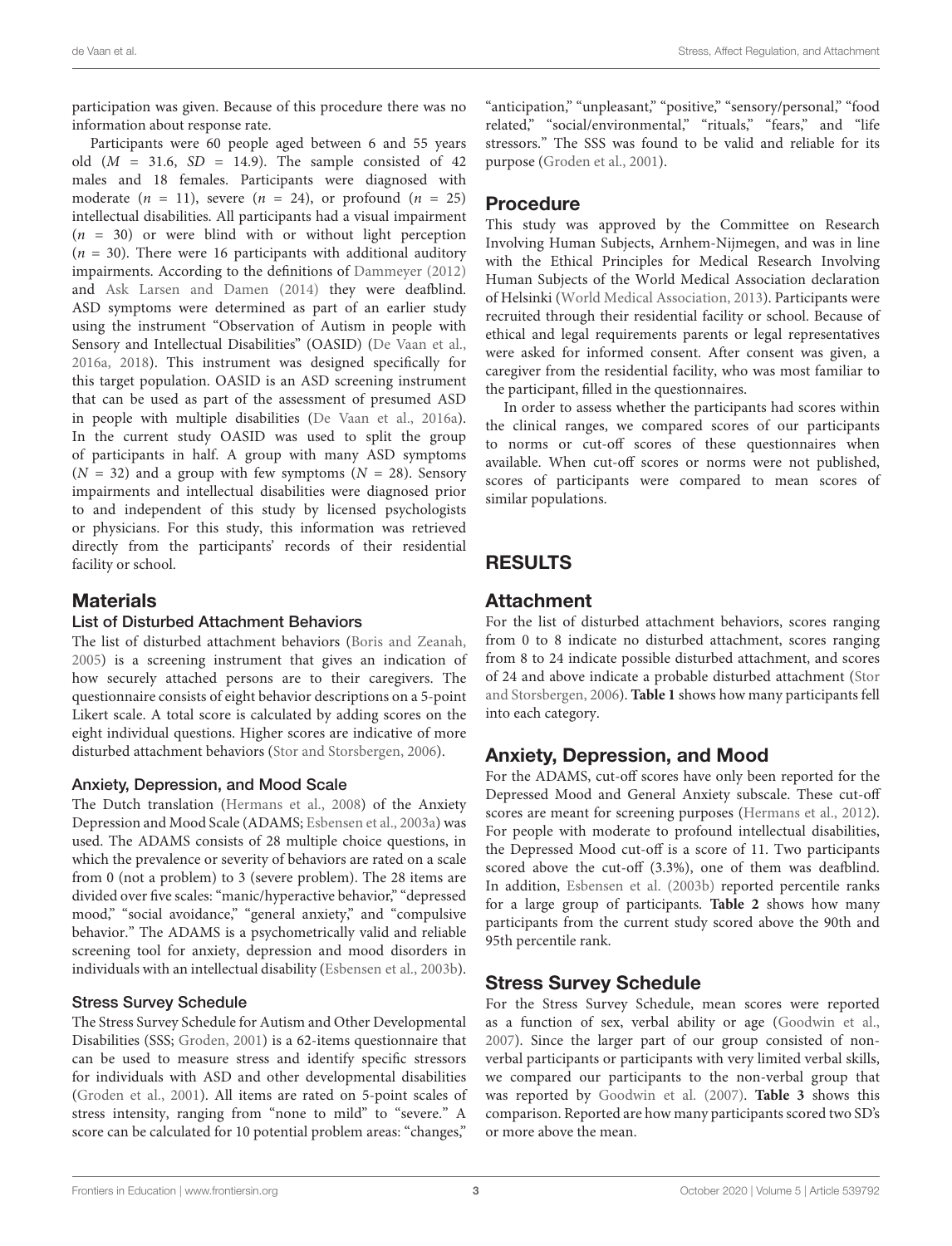#### <span id="page-3-0"></span>TABLE 1 | Distribution of attachment categories.

|                                          | <b>Number of participants</b> |                                  |  |  |
|------------------------------------------|-------------------------------|----------------------------------|--|--|
| Score on list of<br>disturbed attachment | n (% of total $N = 60$ )      | <i>n</i> deafblind (% $N = 16$ ) |  |  |
| 0-8 no disturbed<br>attachment           | $2(3.3\%)$                    | 0                                |  |  |
| 9-24 possible<br>disturbed attachment    | 38 (63.3%)                    | 10 (62.5%)                       |  |  |
| $24+$ probable<br>disturbed attachment   | 20 (33.3%)                    | 6(27.5%)                         |  |  |

<span id="page-3-1"></span>TABLE 2 | Number of participants within the clinical range of the ADAMS scale.

|                               |                        | <b>Number of participants</b> |                                 |  |
|-------------------------------|------------------------|-------------------------------|---------------------------------|--|
| <b>ADAMS</b> scale            | Percentile<br>rank     | $n$ (% of total<br>$N = 60$   | n deafblind<br>(% of $N = 16$ ) |  |
| Manic/Hyperactive<br>behavior | $90th-95th$            | $1(1.6\%)$                    | O                               |  |
|                               | Above 95 <sup>th</sup> | $2(3.3\%)$                    | $\cap$                          |  |
| Depressed mood                | $90th-95th$            | Ω                             | ∩                               |  |
|                               | Above 95 <sup>th</sup> | $2(3.3\%)$                    | $1(6.3\%)$                      |  |
| Social avoidance              | $90th-95th$            | 5(8.3%)                       | $1(6.3\%)$                      |  |
|                               | Above 95 <sup>th</sup> | 4 (6.7%)                      | $1(6.3\%)$                      |  |
| General anxiety               | $90th-95th$            | 1 (1.6%)                      | $1(6.3\%)$                      |  |
|                               | Above 95 <sup>th</sup> | 1(1.6%)                       | O                               |  |
| Compulsive<br>behavior        | $90th-95th$            | $6(10.0\%)$                   | 3(18.8%)                        |  |
|                               | Above 95 <sup>th</sup> | Ω                             | ∩                               |  |

# Differences Between Few and Many ASD Symptoms

Differences between participants with few and many ASD symptoms (based on OASID scores, see [De Vaan et al.,](#page-6-24) [2018\)](#page-6-24) were compared using non-parametric Mann-Whitney U tests. Corresponding effect sizes were calculated by the following  $\text{Corresponding effect sizes were calculated by the following formula } \mathbf{r} = \mathbf{z}/\sqrt{N}$  [\(Pallant,](#page-6-33) [2010\)](#page-6-33). All medians and significant differences between the two groups on the List of Disturbed Attachment, ADAMS and SSS are presented in **[Table 4](#page-4-0)**. Participants with many ASD symptoms scored significantly higher than participants without ASD symptoms on the list of disturbed attachment and on the ADAMS scales Manic and Hyperactive behavior and Social Avoidance. Participants with few ASD symptoms scored higher on the SSS scale "Unpleasant" than people with many ASD symptoms. All effect sizes were medium. Within the group of participants with many ASD symptoms, five participants were deafblind. The remaining 11 participants with deafblindness showed few ASD symptoms.

With regard to IQ, age, and physical disabilities of the participants we found no correlation between age, visual and auditory impairments with OASID scores. There were slightly more participants with severe and profound intellectual disability with high OASID scores.

<span id="page-3-2"></span>TABLE 3 | Number of participants with two SD's or more above the mean for the SSS scale compared to non-verbal persons.

|                      | <b>Number of participants</b> |                                     |  |  |
|----------------------|-------------------------------|-------------------------------------|--|--|
| <b>SSS</b> scale     | n (% of total $N = 60$ )      | <i>n</i> deafblind (% of $N = 16$ ) |  |  |
| Changes              | $2(3.3\%)$                    | 1(6.3%)                             |  |  |
| Anticipation         | $3(5.0\%)$                    | 1(6.3%)                             |  |  |
| Unpleasant           | $3(5.0\%)$                    | 1(6.3%)                             |  |  |
| Sensory/Personal     | $2(3.3\%)$                    | 0                                   |  |  |
| Food related         | Ω                             | Ω                                   |  |  |
| Positive             | 10 (16.7%)                    | $4(25.0\%)$                         |  |  |
| Social/Environmental | 5(8.3%)                       | $3(18.8\%)$                         |  |  |
| <b>Rituals</b>       | Ω                             | Ω                                   |  |  |

## **DISCUSSION**

The current study investigated the presence of mental health problems, insecure attachment, and stress reactions in persons with a combination of sensory and intellectual disabilities. First, the attachment style, stress reactions and presence of anxiety, depression, and mood disorders were studied in the target population by comparing them to norm scores or cut-off scores. Secondly, the effect of the number of ASD symptoms on these mental health problems and behaviors was assessed by looking at the differences in scores between participants with few and many ASD symptoms.

On the list of disturbed attachment signals, only a very small proportion of the study sample did not show signs of a disturbed attachment. The larger part of the participants scored within the range of a "possible disturbed attachment." A quarter of the sample had a score that indicated a "probable disturbed attachment." Though the literature suggests that disabilities as well as ASD can both contribute to the development of a less secure attachment style (e.g., [Janssen et al.,](#page-6-2) [2002;](#page-6-2) [Rutgers](#page-6-13) [et al.,](#page-6-13) [2004;](#page-6-13) [Stor and Storsbergen,](#page-7-3) [2006\)](#page-7-3), these numbers are still quite high. The stress-attachment model of challenging behaviors in people with intellectual disability of [Janssen et al.](#page-6-2) [\(2002\)](#page-6-2) and [Schuengel and Janssen](#page-7-5) [\(2006\)](#page-7-5), mentioned in the introduction, accounts for the link between attachment, ID and problematic behavior, that is inadequate coping. A treatment based on this model was designed by [Sterkenburg](#page-7-8) [\(2008\)](#page-7-8), who has shown that an attachment based treatment (i.e., first working on the therapist client relation before using applied behavior analysis techniques for treating discrete behavior) in persons with sensory and intellectual disabilities can help to regulate stress and reduce challenging behavior. In line with this intervention it is therefore recommended to screen for attachment related problems in persons from this population and that behavioral treatment is adjusted in the case that disturbed attachment is encountered. There is, however, still the possibility that the prevalence of attachment problems in the current study is slightly overestimated. The list of disturbed attachment signals is not specifically developed for this population and some signals may have been unfairly attributed to attachment problems when they are in fact part of their intellectual or sensory disability.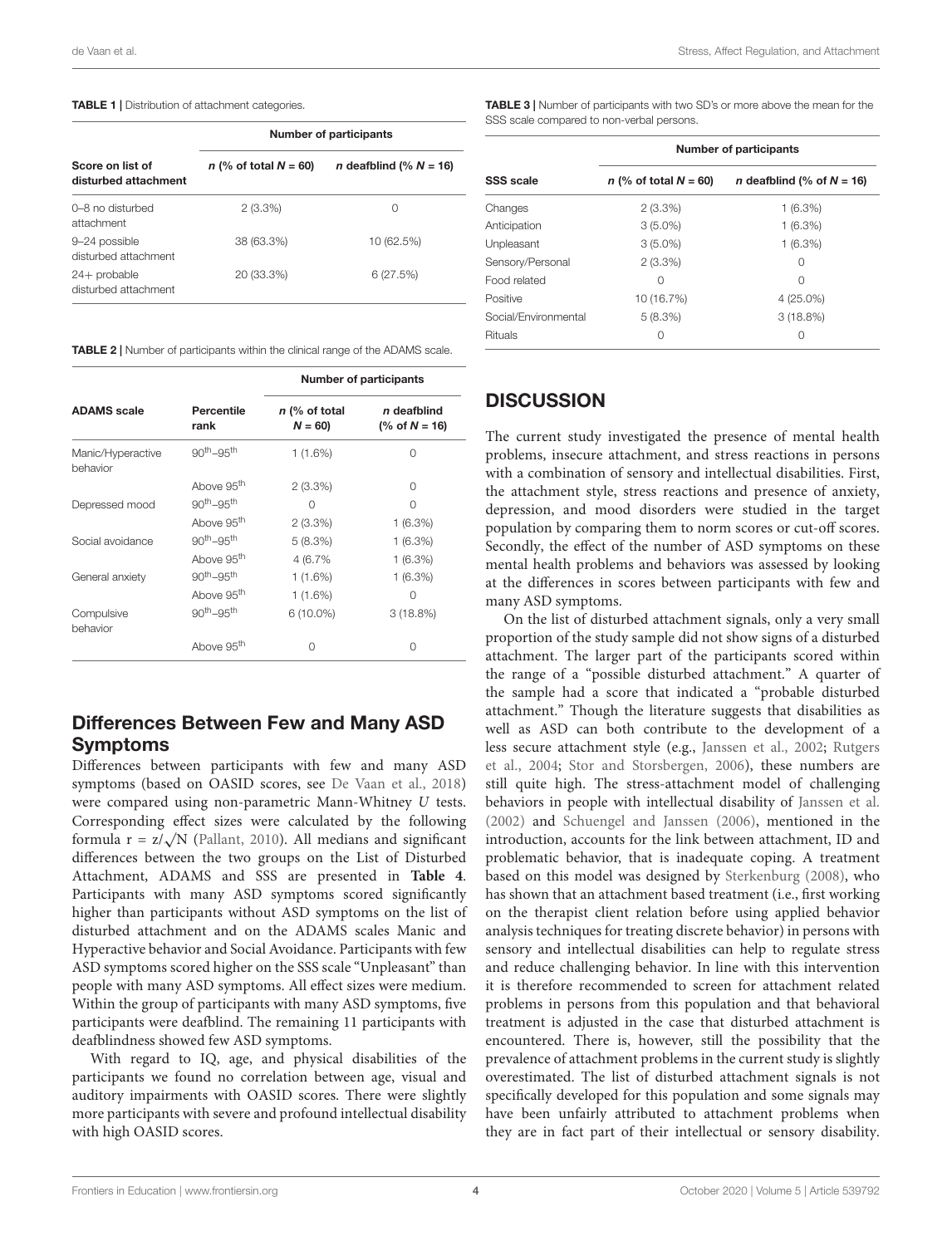| Instrument/Scale           | Few ASD symptoms<br>$(n = 28)$ | <b>Many ASD symptoms</b><br>$(n = 32)$ | U       | p         | Effect size r |
|----------------------------|--------------------------------|----------------------------------------|---------|-----------|---------------|
|                            | Mdn                            | Mdn                                    |         |           |               |
| <b>Attachment list</b>     | 18.0                           | 24.0                                   | 260.000 | $0.005**$ | 0.36          |
| <b>ADAMS</b>               |                                |                                        |         |           |               |
| Manic/Hyperactive behavior | 2.0                            | 4.5                                    | 295.000 | $0.022*$  | 0.29          |
| Depressed mood             | 2.0                            | 2.5                                    | 386.000 | 0.353     |               |
| Social avoidance           | 2.0                            | 5.0                                    | 288.000 | $0.017*$  | 0.31          |
| General anxiety            | 5.0                            | 5.0                                    | 434.000 | 0.835     |               |
| Compulsive behavior        | 2.0                            | 1.5                                    | 418.000 | 0.651     |               |
| <b>SSS</b>                 |                                |                                        |         |           |               |
| Changes                    | 25.0                           | 26.0                                   | 438.000 | 0.882     |               |
| Anticipation               | 13.0                           | 13.0                                   | 446.000 | 0.976     |               |
| Unpleasant                 | 19.0                           | 14.5                                   | 293.500 | $0.022*$  | 0.30          |
| Sensory/Personal           | 9.0                            | 9.0                                    | 420.500 | 0.682     |               |
| Food related               | 5.0                            | 5.0                                    | 420.000 | 0.674     |               |
| Positive                   | 11.0                           | 10.5                                   | 445.000 | 0.964     |               |
| Social/Environmental       | 4.0                            | 3.0                                    | 360.500 | 0.170     |               |
| Rituals                    | 10.5                           | 7.5                                    | 344.000 | 0.121     |               |
| Fears                      | 9.0                            | 9.5                                    | 439.500 | 0.899     |               |
| Life stressors             | 15.0                           | 12.5                                   | 362.000 | 0.201     |               |

<span id="page-4-0"></span>TABLE 4 | Differences between groups with few and many symptoms of ASD on attachment, anxiety, depression and mood, and stress.

 $*_{\mathcal{D}}$  < 0.05,  $*_{\mathcal{D}}$  < 0.01.

Nevertheless, it is important to remain vigilant for signs of an insecure attachment style within this population.

The results on the ADAMS revealed that only a few participants scored above the 90th percentile on any of the scales. Based on the ADAMS' results there is no reason to believe that the participants showed clinically concerning manic/hyperactive behaviors, general anxiety, depressed mood, or compulsive behaviors. For social avoidance high scores were found. Fifteen percent of the participants scored above the 90th percentile. This figure is not surprising given the fact that ASD symptoms were also highly prevalent in the study group and social problems, including social avoidance, is one of the key characteristics of ASD [\(American Psychiatric Association,](#page-6-8) [2013\)](#page-6-8).

With the SSS stressful situations for the participants were identified. The norm group used for comparison were non-verbal participants from an earlier study by [Groden et al.](#page-6-30) [\(2001\)](#page-6-30). Since the larger part of the current sample was non-verbal, this was the most appropriate group to compare the participants to. On most of the scales of the SSS less than 10% of the group scored more than two SD's above the mean of the non-verbal control group.

In the second part of the study the differences between participants with few and many ASD symptoms were assessed. It was found that participants with many ASD symptoms scored higher on the disturbed attachment list and the ADAMS scales "manic/hyperactive behavior" and "social avoidance." This result is in line with earlier research that persons with ASD show less secure attachment styles than persons without ASD [\(Rutgers](#page-6-13) [et al.,](#page-6-13) [2004,](#page-6-13) [2007;](#page-6-14) [van IJZendoorn et al.,](#page-7-4) [2007\)](#page-7-4). It is also related to another finding in the current study, namely that participants with many ASD symptoms show more social avoidance. In itself, this finding makes sense, as social avoidance is a symptom of ASD [\(Richer,](#page-6-34) [1976;](#page-6-34) [American Psychiatric Association,](#page-6-8) [2013\)](#page-6-8), and additional impairments in social skills can also lead to a less secure attachment style [\(Rutgers et al.,](#page-6-14) [2007\)](#page-6-14). The finding that participants with many ASD symptoms scored higher on manic and hyperactive behaviors is in line with expectations, because hyperactivity is frequently observed in persons with ASD [\(Aman and Langworthy,](#page-6-35) [2000;](#page-6-35) [American Psychiatric Association,](#page-6-8) [2013\)](#page-6-8). Participants with few ASD symptoms scored higher on the SSS scale "unpleasant." This indicates that persons with few ASD symptoms show stronger stress reactions to unpleasant events than persons with many ASD symptoms. There might be a logical explanation for this. Items on this scale include questions related to receiving criticism from others [\(Groden,](#page-6-29) [2001\)](#page-6-29). Impairments in the social domain and their level of cognitive impairment make it difficult for persons with many ASD symptoms to understand criticism, and thus, they experience it as less stressful. On the other SSS scales no significant differences were found between participants with few and many ASD symptoms.

All of our participants had an intellectual disability and a visual impairment. Sixteen participants had an additional auditory impairment, meaning that they were deafblind. Although it was not statistically confirmed because it was not a part of our main focus, our results showed no striking overor underrepresentation of deafblind participants in any of the analyses. This indicates that the results that were found are representative for a broad group of persons with combined intellectual and sensory impairments, and that having an additional auditory impairment does not appear to make one more sensitive for developing any of the mental health problems described in this study.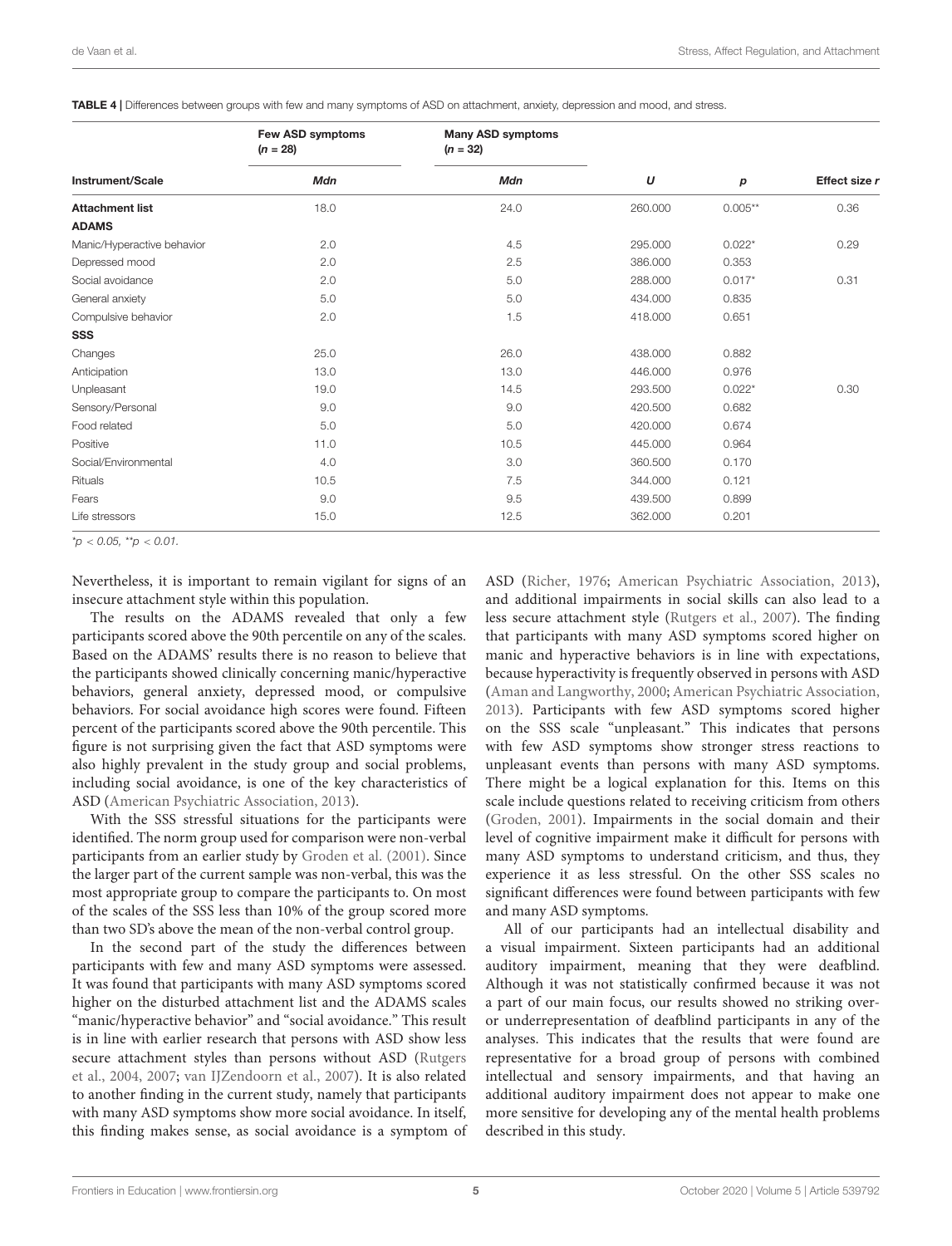The profiles of participants with many ASD symptoms were slightly different from profiles of participants with few ASD symptoms, much of which could be due to attributing ASD symptoms either to attachment style, stress reactions, anxiety and mood disorders instead of ASD. It is therefore recommended that when these symptoms occur, especially problems related to an insecure attachment style, manic and hyperactive behaviors and social avoidance, to always also consider the presence of ASD. When ASD is likely present, any intervention should keep into account typical ASD behavior. However, when ASD is absent, these same symptoms may be caused by another mental health problem such as a mood disorder or ADHD and treatment should be tailored to these disorders.

This study has some limitations. First, there are only a few instruments that are specifically developed for the population of people with combined sensory and intellectual disabilities. A recent study has shown that instruments that were not specifically developed for this populations items are not always valid [\(De Vaan et al.,](#page-6-10) [2016b\)](#page-6-10). In addition, because of the specific target population, norms, or cut-off scores for this population are often not available and it is difficult to decide which group is most appropriate for comparison. In this study, the list of disturbed attachment behaviors did not have separate norms for specific populations and the ADAMS only for persons with intellectual disabilities without sensory impairments. For the SSS our best comparison group were non-verbal persons. More research is needed to develop new instruments or at least norms for this specific target population so that mental health problems can be assessed validly.

A second limitation is that in ASD several severity levels can be distinguished [\(American Psychiatric Association,](#page-6-8) [2013\)](#page-6-8). The diagnosis of ASD for this study was done with the OASID that distinguishes three severity levels of ASD [\(De Vaan et al.,](#page-6-24) [2018\)](#page-6-24), besides a no ASD level. However, because of small numbers of participants in each ASD severity level, all participants with ASD were combined to form the group with many ASD symptoms. By categorizing this variable the variation in severity of ASD symptoms got lost. For future studies, it would be interesting to see whether the severity of ASD is positively correlated to the number of mental health problems, stress reactions and attachment style.

Persons with multiple disabilities show behaviors that could be interpreted as symptoms of several mental health problems, including ASD, depression, anxiety, and to symptoms as a result of stress or an insecure attachment. Depending on the diagnostic instruments that are used, one or more of these behaviors could be diagnosed. Traditionally, this is seen as comorbidity, with each symptom having its own underlying pathological process, similar to somatic diseases. An alternative view, network analysis, was presented more recently. Network analyses have shown that symptoms interact and influence each other, creating a new network of symptoms that are not necessarily linked to one specific diagnosis but may be activated by other symptoms [\(Borsboom and Cramer,](#page-6-36) [2013;](#page-6-36) [Bringmann et al.,](#page-6-37) [2013;](#page-6-37) [Boschloo](#page-6-38) [et al.,](#page-6-38) [2015;](#page-6-38) [Epskamp et al.,](#page-6-39) [2018\)](#page-6-39). It is argued that in mental health, symptoms can be the result of many different processes, causes and even symptoms of other disorders. Disorders are

often diagnosed together because several symptoms are part of different disorders; they are not unique for one disorder. These are the bridging symptoms [\(Fried et al.,](#page-6-40) [2017\)](#page-6-40). From the point of view of network analysis the presence of a large number of ASD symptoms and insecure attachment diagnoses in the population described in the current study is completely understandable, since ASD and insecure attachment, stress and sensory disorders share several symptoms.

Concluding, the current study explored the presence of mental health problems in persons with combined sensory and intellectual disabilities. It showed that most participants with sensory and intellectual disabilities showed signs of a disturbed attachment and these problems are largest in the ASD group. This finding is important for clinical practice and we recommend that in this population everyone is screened for attachment related problems and treatment is adjusted to these findings. In addition, it was found that participants with ASD show more disturbed attachment behaviors, manic and hyperactive behavior and more social avoidance than persons without ASD. The presence of ASD led to a different profile of mental health problems as compared to persons without ASD. When these mental health problems occur in persons with sensory and intellectual disabilities, it is always recommended to assess the presence of an ASD and adjust treatment to the presence or absence of ASD.

# DATA AVAILABILITY STATEMENT

The datasets generated for this study are available on request to the corresponding author.

# ETHICS STATEMENT

The studies involving human participants were reviewed and approved by the Committee on Research Involving Human Subjects, Arnhem-Nijmegen. Written informed consent to participate in this study was provided by the participants' legal guardian/next of kin.

# AUTHOR CONTRIBUTIONS

GV conducted the study, analyzed the data, and wrote the first draft of the manuscript. MV designed the study, supervised the analyses, and edited the manuscript. HK and LV supervised the study, commented on the results and conclusions, and edited the manuscript. All authors contributed to the article and approved the submitted version.

# FUNDING

This research was funded by the ZonMw (Grant No. 60-00635- 98-0081), the Royal Dutch Kentalis, and the Behavioral Science Institute, Radboud University Nijmegen. Funding sources were not involved in study design, data collection, writing of reports, or decisions regarding publication.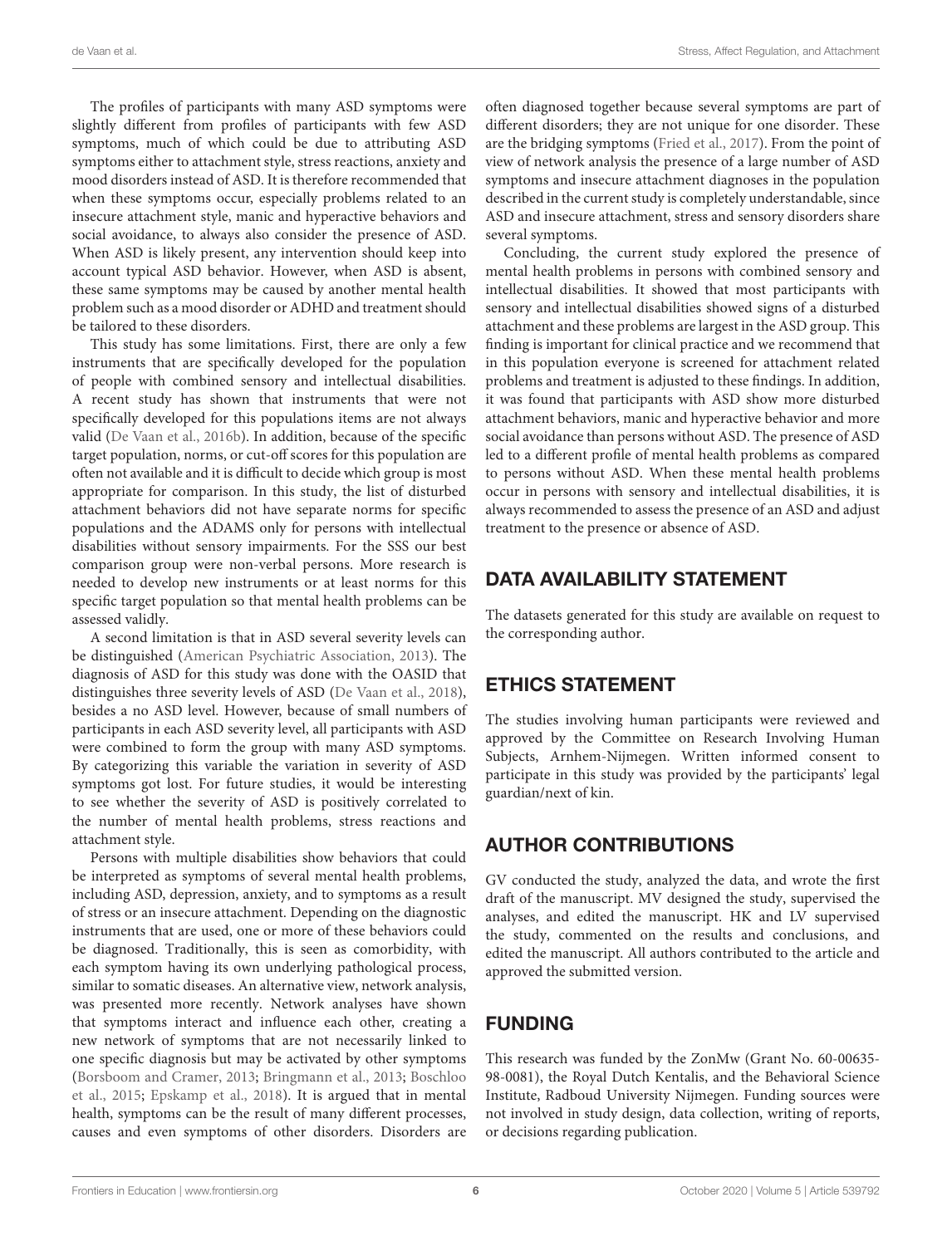# **REFERENCES**

- <span id="page-6-35"></span>Aman, M. G., and Langworthy, K. S. (2000). Pharmacotherapy for hyperactivity in children with autism and other pervasive developmental disorders. J. Autism. Dev. Disord. 30, 451–459. [doi: 10.1023/a:1005559725475](https://doi.org/10.1023/a:1005559725475)
- <span id="page-6-8"></span>American Psychiatric Association (2013). Diagnostic and Statistical Manual of Mental Disorders, DSM-5, 5th Edn. Washington, DC: American Psychiatric Publishing.
- <span id="page-6-22"></span>Ask Larsen, F., and Damen, S. (2014). Definitions of deafblindness and congenital deafblindness. Res. Dev. Disabil. 35, 2568–2576. [doi: 10.1016/j.ridd.2014.05.029](https://doi.org/10.1016/j.ridd.2014.05.029)
- <span id="page-6-1"></span>Bloeming-Wolbrink, K. A., Janssen, M. J., de Weerth, C., Ruijssenaars, W. A., Sweep, F. C., Eijsbouts, A., et al. (2012). Stress in adults with congenital deafblindness and an intellectual disability: Information from their cortisol curves. Br. J. Vis. Impairment 30, 149–159. [doi: 10.1177/0264619612456375](https://doi.org/10.1177/0264619612456375)
- <span id="page-6-25"></span>Boris, N. W., and Zeanah, C. H. (2005). Practice parameter for the assessment and treatment of children and adolescents with reactive attachment disorder of infancy and early childhood. J. Am. Acad. Child Adoles. Psychiatry 44, 1206–1219. [doi: 10.1097/01.chi.0000177056.41655.ce](https://doi.org/10.1097/01.chi.0000177056.41655.ce)
- <span id="page-6-36"></span>Borsboom, D., and Cramer, A. O. J. (2013). Network Analysis: an integrative approach to the structure of psychopathology. Aannu. Rev. Clin. Psychol. 9, 91–121. [doi: 10.1146/annurev-clinpsy-050212-185608](https://doi.org/10.1146/annurev-clinpsy-050212-185608)
- <span id="page-6-38"></span>Boschloo, L., van Borkulo, C. D., Rhemtulla, M., Keyes, K. M., Borsboom, D., and Schoevers, R. A. (2015). The network structure of symptoms of the diagnostic and statistical manual of mental disorders. PLoS One 10:e0137621. [doi: 10.1371/](https://doi.org/10.1371/journal.pone.0137621) [journal.pone.0137621](https://doi.org/10.1371/journal.pone.0137621)
- <span id="page-6-37"></span>Bringmann, L. F., Vissers, N., Wichers, M., Geschwind, N., Kuppens, P., Peeters, F., et al. (2013). A network approach to psychopathology: new insights into clinical longitudinal data. PLoS One 8:e60188. [doi: 10.1371/journal.pone.0060188](https://doi.org/10.1371/journal.pone.0060188)
- <span id="page-6-7"></span>Corbett, B. A., Mendoza, S., Abdullah, M., Wegelin, J. A., and Levine, S. (2006). Cortisol circadian rhythms and response to stress in children with autism. Psychoneuroendocrinology 31, 59–68. [doi: 10.1016/j.psyneuen.2005.05.011](https://doi.org/10.1016/j.psyneuen.2005.05.011)
- <span id="page-6-5"></span>Dammeyer, J. (2011). Mental and behavioral disorders among people with congenital deafblindness. Res. Dev. Disabil. 32, 571–575. [doi: 10.1016/j.ridd.](https://doi.org/10.1016/j.ridd.2010.12.019) [2010.12.019](https://doi.org/10.1016/j.ridd.2010.12.019)
- <span id="page-6-21"></span>Dammeyer, J. (2012). Identification of congenital deafblindness. Br. J. Vis. Impair. 30, 101–107. [doi: 10.1177/0264619612443882](https://doi.org/10.1177/0264619612443882)
- <span id="page-6-4"></span>De Bildt, A., Sytema, S., Kraijer, D., and Minderaa, R. (2005). Prevalence of pervasive developmental disorders in children and adolescents with mental retardation. J. Child Psychol. Psychiatry 46, 275–286. [doi: 10.1111/j.1469-7610.](https://doi.org/10.1111/j.1469-7610.2004.00346.x) [2004.00346.x](https://doi.org/10.1111/j.1469-7610.2004.00346.x)
- <span id="page-6-23"></span>De Vaan, G., Vervloed, M., Hoevenaars-van den Boom, M. A. A., Antonissen, A. C. F. M., Knoors, H., and Verhoeven, L. (2016a). A critical review of screening and diagnostic instruments for autism spectrum disorders in people with sensory impairments in addition to intellectual disabilities. J. Ment. Health Res. Intell. Disabil. 9, 36–59. [doi: 10.1080/19315864.2015.1119917](https://doi.org/10.1080/19315864.2015.1119917)
- <span id="page-6-10"></span>De Vaan, G., Vervloed, M., Peters-Scheffer, N. C., van Gent, T., Knoors, H., and Verhoeven, L. (2016b). Behavioural assessment of autism spectrum disorders in people with multiple disabilities. J. Intellect. Disabil. Res. 60, 101–112. [doi:](https://doi.org/10.1111/jir.12206) [10.1111/jir.12206](https://doi.org/10.1111/jir.12206)
- <span id="page-6-24"></span>De Vaan, G., Vervloed, M. P. J., Peters-Scheffer, N. C., Van Gent, T., Knoors, H., and Verhoeven, L. (2018). Assessing autism spectrum disorder in people with sensory impairments combined with intellectual disabilities. J. Dev. Phys. Disabil. 30, 471–487. [doi: 10.1007/s10882-018-9597-x](https://doi.org/10.1007/s10882-018-9597-x)
- <span id="page-6-16"></span>Dickerson, S. S., and Kemeny, M. E. (2004). Acute stressors and cortisol responses: a theoretical integration and synthesis of laboratory research. Psychol. Bull. 130, 355–391. [doi: 10.1037/0033-2909.130.3.355](https://doi.org/10.1037/0033-2909.130.3.355)
- <span id="page-6-39"></span>Epskamp, S., Borsboom, D., and Fried, E. I. (2018). Estimating psychological networks and their accuracy: a tutorial paper. Behav. Res. 50, 195–212. [doi:](https://doi.org/10.3758/s13428-017-0862-1) [10.3758/s13428-017-0862-1](https://doi.org/10.3758/s13428-017-0862-1)
- <span id="page-6-27"></span>Esbensen, A. J., Rojahn, J., Aman, M. G., and Ruedrich, S. (2003a). Anxiety, Depression and Mood Scale (ADAMS). Columbus: The Ohio State University.
- <span id="page-6-28"></span>Esbensen, A. J., Rojahn, J., Aman, M. G., and Ruedrich, S. (2003b). Reliability and validity of an assessment instrument for anxiety, depression, and mood among individuals with mental retardation. J. Autism. Dev. Disord. 33, 617–629. [doi: 10.1023/b:jadd.0000005999.27178.55](https://doi.org/10.1023/b:jadd.0000005999.27178.55)
- <span id="page-6-11"></span>Evenhuis, H. M., Sjoukes, L., Koot, H. M., and Kooijman, A. C. (2009). Does visual impairment lead to additional disability in adults with intellectual disabilities? J. Intell. Disabil. Res. 53, 19–28. [doi: 10.1111/j.1365-2788.2008.01114.x](https://doi.org/10.1111/j.1365-2788.2008.01114.x)
- <span id="page-6-15"></span>Fearon, R. P., Bakermans-Kranenburg, M. J., Van IJzendoorn, M. H., Lapsley, A.-M., and Roisman, G. I. (2010). The significance of insecure attachment and disorganization in the development of children's externalizing behavior: a meta-analytic study. Child Dev. 81, 435–456. [doi: 10.1111/j.1467-8624.2009.](https://doi.org/10.1111/j.1467-8624.2009.01405.x) [01405.x](https://doi.org/10.1111/j.1467-8624.2009.01405.x)
- <span id="page-6-12"></span>Fraiberg, S. (1977). Insights From the Blind. New York, NY: Basic Books.
- <span id="page-6-40"></span>Fried, E. I., van Borkulo, C. D., Cramer, A. O. J., Boschloo, L., Schoevers, R. A., and Borsboom, D. (2017). Mental disorders as networks of problems: a review of recent insights. Soc. Psychiatry Psychiatr. Epidemiol. 52, 1–10. [doi: 10.1007/](https://doi.org/10.1007/s00127-016-1319-z) [s00127-016-1319-z](https://doi.org/10.1007/s00127-016-1319-z)
- <span id="page-6-19"></span>Ghaziuddin, M., Ghaziuddin, N., and Greden, J. (2002). Depression in persons with autism: implications for research and clinical care. J. Autism. Dev. Disord. 32, 299–306. [doi: 10.1023/a:1016330802348](https://doi.org/10.1023/a:1016330802348)
- <span id="page-6-32"></span>Goodwin, M. S., Groden, J., Velicer, W. F., and Diller, A. (2007). Brief Report: validating the stress survey schedule for persons with autism and other developmental disabilities. Focus Autism Other Dev. Disabil. 22, 183–189. [doi:](https://doi.org/10.1177/10883576070220030501) [10.1177/10883576070220030501](https://doi.org/10.1177/10883576070220030501)
- <span id="page-6-29"></span>Groden, J. (2001). The Stress Survey Schedule for Individuals with Autism and Other Pervasive Developmental Disabilities. Available online at: [https://www.kmsd.edu/cms/lib/WI01919005/Centricity/Domain/257/](https://www.kmsd.edu/cms/lib/WI01919005/Centricity/Domain/257/Groden%20Stress%20Survey.pdf(accessed) [Groden%20Stress%20Survey.pdf\(accessed](https://www.kmsd.edu/cms/lib/WI01919005/Centricity/Domain/257/Groden%20Stress%20Survey.pdf(accessed) September 25, 2020).
- <span id="page-6-30"></span>Groden, J., Diller, A., Bausman, M., Velicer, W., Norman, G., and Cautela, J. (2001). The Development of a Stress Survey Schedule for Persons with Autism and Other Developmental Disabilities. J. Autism. Dev. Disord 31, 207–217. [doi: 10.1023/a:1010755300436](https://doi.org/10.1023/a:1010755300436)
- <span id="page-6-26"></span>Hermans, H., Jelluma, N., and Evenhuis, H. M. (2008). Angst, Depressie en Stemming Schaal (ADESS). Rotterdam: Erasmus MC.
- <span id="page-6-31"></span>Hermans, H., Jelluma, N., van der Pas, F. H., and Evenhuis, H. M. (2012). Feasibility, reliability and validity of the dutch translation of the anxiety, depression and mood scale in older adults with intellectual disabilities. Res. Dev. Disabil. 33, 315–323. [doi: 10.1016/j.ridd.2011.09.018](https://doi.org/10.1016/j.ridd.2011.09.018)
- <span id="page-6-9"></span>Hoevenaars-van den Boom, M. A. A., Antonissen, A. C. F. M., Knoors, H., and Vervloed, M. P. J. (2009). Differentiating characteristics of deafblindness and autism in people with congenital deafblindness and profound intellectual disability. J. Intellect. Disabil. Res. 53, 548–558. [doi: 10.1111/j.1365-2788.2009.](https://doi.org/10.1111/j.1365-2788.2009.01175.x) [01175.x](https://doi.org/10.1111/j.1365-2788.2009.01175.x)
- <span id="page-6-0"></span>Hurley, A. D. (2006). Mood disorders in intellectual disability. Current Opinion in Psychiatry 19, 465–469. [doi: 10.1097/01.yco.0000238471.84206.0a](https://doi.org/10.1097/01.yco.0000238471.84206.0a)
- <span id="page-6-2"></span>Janssen, C. G. C., Schuengel, C., and Stolk, J. (2002). Understanding challenging behaviour in people with severe and profound intellectual disability: a stressattachment model. J. Intellect. Disabil. Res. 46, 445–453. [doi: 10.1046/j.1365-](https://doi.org/10.1046/j.1365-2788.2002.00430.x) [2788.2002.00430.x](https://doi.org/10.1046/j.1365-2788.2002.00430.x)
- <span id="page-6-17"></span>Kraijer, D. (2004). Handboek autismespectrumstoornissen en verstandelijke beperking [handbook autism spectrum disorders and intelectual disability]. Lisse: Harcourt.
- <span id="page-6-20"></span>Mason, J., and Scior, K. (2004). 'Diagnostic Overshadowing' Amongst Clinicians Working with People with Intellectual Disabilities in the UK. J. Appl. Res. Intell. Disabil. 17, 85–90. [doi: 10.1111/j.1360-2322.2004.00184.x](https://doi.org/10.1111/j.1360-2322.2004.00184.x)
- <span id="page-6-33"></span>Pallant, J. (2010). SPSS Survival Manual. Berkshire: McGraw-Hill.
- <span id="page-6-3"></span>Poppes, P., van der Putten, A. J. J., and Vlaskamp, C. (2010). Frequency and severity of challenging behaviour in people with profound intellectual and multiple disabilities. Res. Dev. Disabil. 31, 1269–1275. [doi: 10.1016/j.ridd.2010.07.017](https://doi.org/10.1016/j.ridd.2010.07.017)
- <span id="page-6-34"></span>Richer, J. (1976). The social-avoidance behaviour of autistic children. Anim. Behav. 24, 898–906. [doi: 10.1016/S0003-3472\(76\)](https://doi.org/10.1016/S0003-3472(76)80020-6) [80020-6](https://doi.org/10.1016/S0003-3472(76)80020-6)
- <span id="page-6-18"></span>Rubin, K. H., Coplan, R. J., and Bowker, J. C. (2013). Social withdrawal in childhood. Annu. Rev. Psychol. 60, 141–171. [doi: 10.1146/annurev.psych.60.](https://doi.org/10.1146/annurev.psych.60.110707.163642) [110707.163642](https://doi.org/10.1146/annurev.psych.60.110707.163642)
- <span id="page-6-6"></span>Russell, G., Mandy, W., Elliott, D., White, R., Pittwood, T., and Ford, T. (2019). Selection bias on intellectual ability in autism research: a cross-sectional review and meta-analysis. Mol. Autism 10:9. [doi: 10.1186/s13229-019-0260-x](https://doi.org/10.1186/s13229-019-0260-x)
- <span id="page-6-13"></span>Rutgers, A. H., Bakermans-Kranenburg, M. J., van IJzendoorn, M. H., and van Berckelaer-Onnes, I. A. (2004). Autism and attachment: a meta-analytic review. J. Child Psychol. Psychiatry 45, 1123–1134. [doi: 10.1111/j.1469-7610.2004.t01-](https://doi.org/10.1111/j.1469-7610.2004.t01-1-00305.x) [1-00305.x](https://doi.org/10.1111/j.1469-7610.2004.t01-1-00305.x)
- <span id="page-6-14"></span>Rutgers, A. H., van IJzendoorn, M. H., Bakermans-Kranenburg, M. J., Swinkels, S. H. N., van Daalen, E., Dietz, C., et al. (2007). Autism, attachment and parenting: a comparison of children with autism spectrum disorder, mental